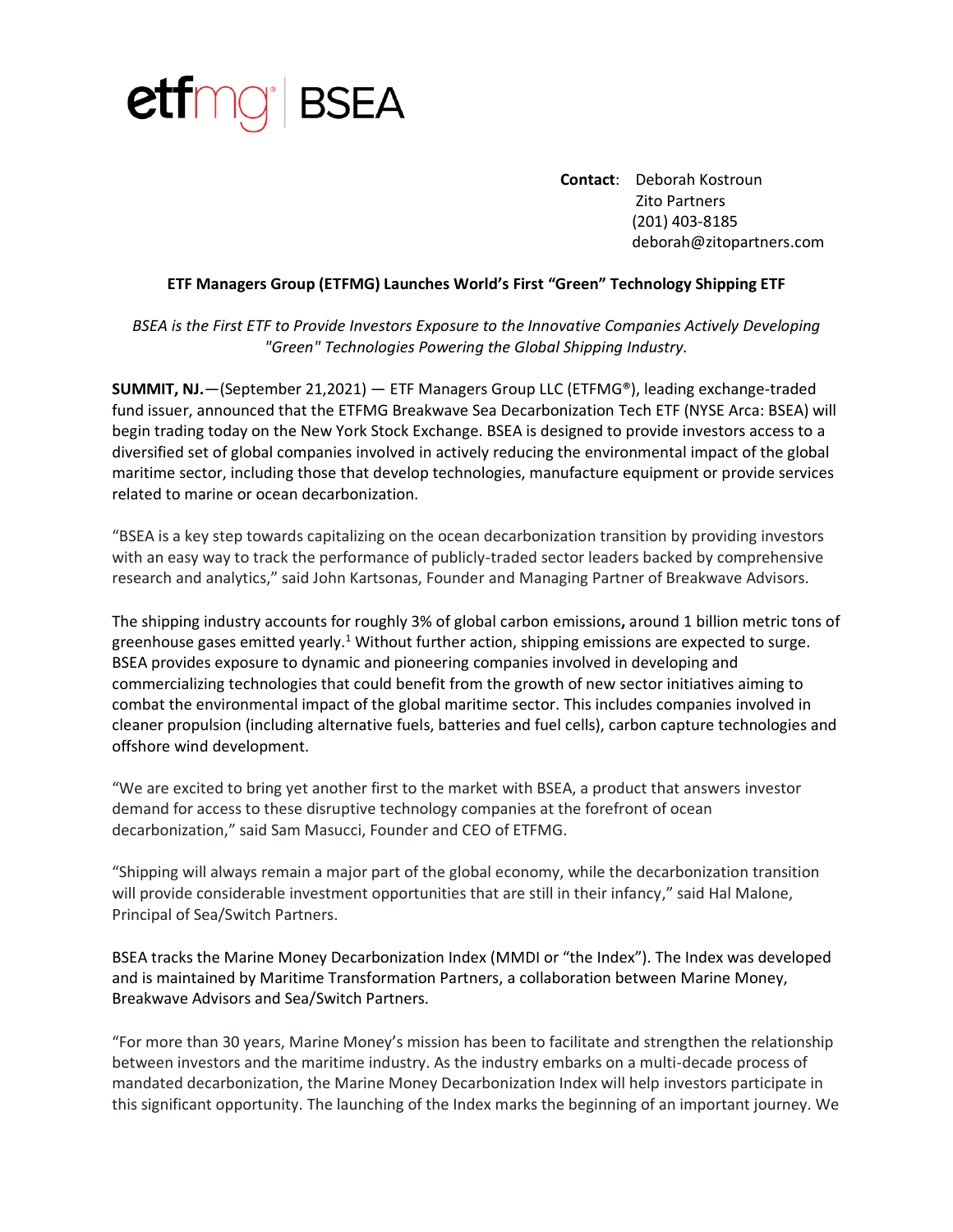## BSEA

anticipate that the Index will evolve as more companies go public and existing companies grow and satisfy the Index inclusion requirements," said Matt McCleery, President of Marine Money.

For more information, visit: [etfmg.com/BSEA.](http://www.etfmg.com/bsea)

## **About ETFMG**®

ETFMG is a provider of exchange-traded funds (ETFs), founded in 2014 with a vision of developing innovative thematic ETFs that provide investors unique exposure to new markets. Today, the ETFMG fund line up provides access to a diverse collection of global themes and is comprised of 75% first-to-market products. We turn portfolio management strategies into successful ETFs by partnering with market segment experts to bring long-term growth opportunities to investors. ETFMG funds are proof as to the power of the ETF wrapper and that thematic products can have a place in investors' portfolios. To learn more about ETFMG and our portfolio of exchange traded funds please visit [www.etfmg.com.](http://www.etfmg.com/)

**Carefully consider the Fund's investment objectives, risk factors, charges, and expenses before investing. This and additional information can be found in the Fund's prospectus, which may be obtained by calling 1-844-ETF-MGRS (1-844-383-6477), or by visiting www.etfmg.com/BSEA. Please read the prospectus carefully before investing.**

Investing involves risk, including the possible loss of principal. Shares of any ETF are bought and sold at market price (not NAV), may trade at a discount or premium to NAV and are not individually redeemed from the Fund. Brokerage commissions will reduce returns. Narrowly focused investments typically exhibit higher volatility. The Fund is non-diversified, meaning it may concentrate its assets in fewer individual holdings than a diversified fund. Investments in smaller companies tend to have limited liquidity and greater price volatility than large capitalization companies. The Fund's return may not match or achieve a high degree of correlation with the return of the Marine Money Decarbonization Index. To the extent the Fund utilizes a sampling approach, it may experience tracking error to a greater extent than if the Fund had sought to replicate the Index. Diversification does not guarantee a profit, nor does it protect against a loss in a declining market.

The underlying Index's decarbonization criteria, and thus the Fund's investment strategy, limits the types and number of investment opportunities available to the Fund, and, as a result, the Fund's returns may be lower than other funds that do not seek to invest in companies based on decarbonization criteria. In addition, decarbonization investing may affect the Fund's exposure to certain companies or industries and the Fund will forgo certain investment opportunities that are screened out of the decarbonization methodology. Finally, some of the companies are developing new technologies that have not yet achieved full commercialization.

The Fund is a recently organized investment company with limited operating history. As a result, prospective investors have a limited track record or history on which to base their investment decision. There can be no assurance that the Fund will grow to or maintain an economically viable size.

The Index was created by and is owned and maintained by the with Maritime Transformation Partners, LLC (the "Index Provider"), which has not previously been an index provider, which may create additional risks for investing in the Fund.

ETF Managers Group LLC is the investment adviser to the Fund.

The Fund is distributed by ETFMG Financial LLC. ETF Managers Group LLC and ETFMG Financial LLC are wholly owned subsidiaries of Exchange Traded Managers Group LLC (collectively, "ETFMG"). ETFMG is not affiliated with Maritime Transformation Partners, LLC or Breakwave Advisors LLC.